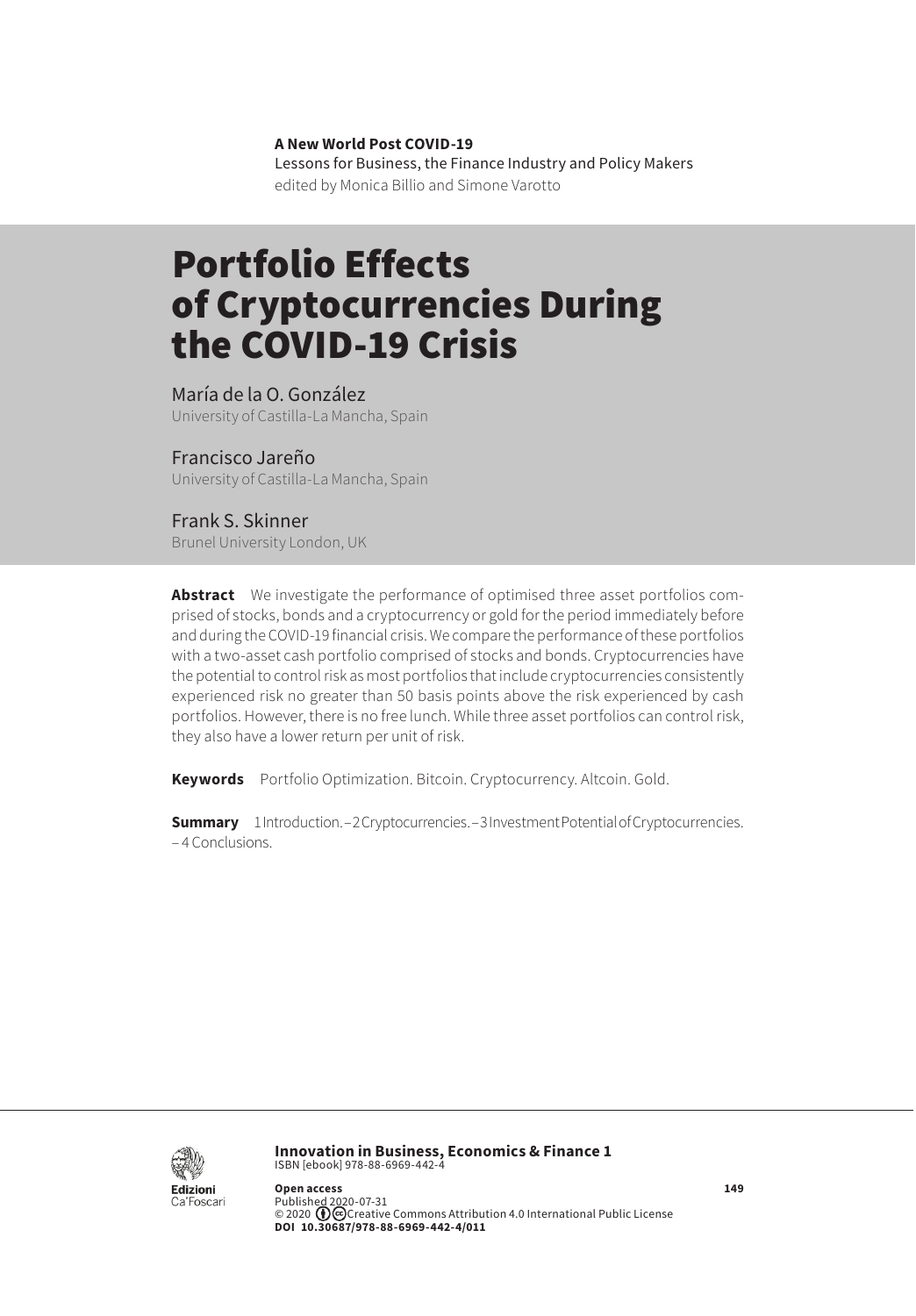#### <span id="page-1-0"></span>1 Introduction

On May 22, 2010, Laszlo Hanyecz reported that he bought two medium sized pizzas from Papa John's for 10,000 Bitcoins.<del>'</del> Ten years later, the price of a Bitcoin closed at \$9,238 suggesting that this transaction would then be worth more than \$92 million. Such a huge rise in value attracts speculative interest leading to the introduction of very many competing products and consequently to the development of a whole new asset class we now call 'cryptocurrencies'. Nowadays, there are some 2,700+ cryptocurrencies with an overall market value of more than \$250 billion.

As this market is in its infancy, many questions arise regarding the purpose, value, and use of cryptocurrencies. The academic literature notes the issues with governance and the association of cryptocurrencies with criminality (Corbet et al. 2019), while much of the literature examines the diversification, safe haven and hedging properties of cryptocurrencies using a variety of econometric techniques.<sup>2</sup> From this literature we understand that cryptocurrencies work best as safe havens and for portfolio diversification and less so for hedging strategies. González, Jareño and Skinner (2020) examine the statistical connectedness between Bitcoin and other popular cryptocurrencies finding substantial amounts of co-movements in the long and short run amongst the top ten largest cryptocurrencies. This chapter contributes by examining the role cryptocurrencies can play as an asset class added to traditional portfolios. More specifically, we examine the role cryptocurrencies can play in moderating the risk or enhancing the return of traditional cash portfolios comprised of stocks and bonds during the run up to and after the heart of the COV-ID-19 inspired financial crisis.

To accomplish this task, we first describe nine different cryptocurrencies. We then review the performance of cryptocurrencies from February 5, 2018 to May 15, 2020 thereby incorporating the COV-ID-19 crisis. Recognising that the COVID-19 crisis presents an opportunity to discover if cryptocurrencies can play a role of either improving investment performance or controlling risk or both, we form portfolios of stocks and bonds as of January 1, 2019. We then measure the actual return and risk experiences of this portfolio and compare them to the actual return and risk once a cryptocurrency such as Bitcoin is added to the cash portfolio. We do this for the top nine cryptocurrencies, namely Bitcoin, Ethereum, Ripple, Bcash, Tether, Litecoin, Eos, Bfinance and Tezos. We also incorporate Gold into our

<sup>1</sup> See <https://bitcointalk.org/index.php?topic=137.msg1195#msg1195>.

<sup>2</sup> Bouri et al. (2017), Shahzad et. al. (2020), and Baur and Hoang (forthcoming) are examples.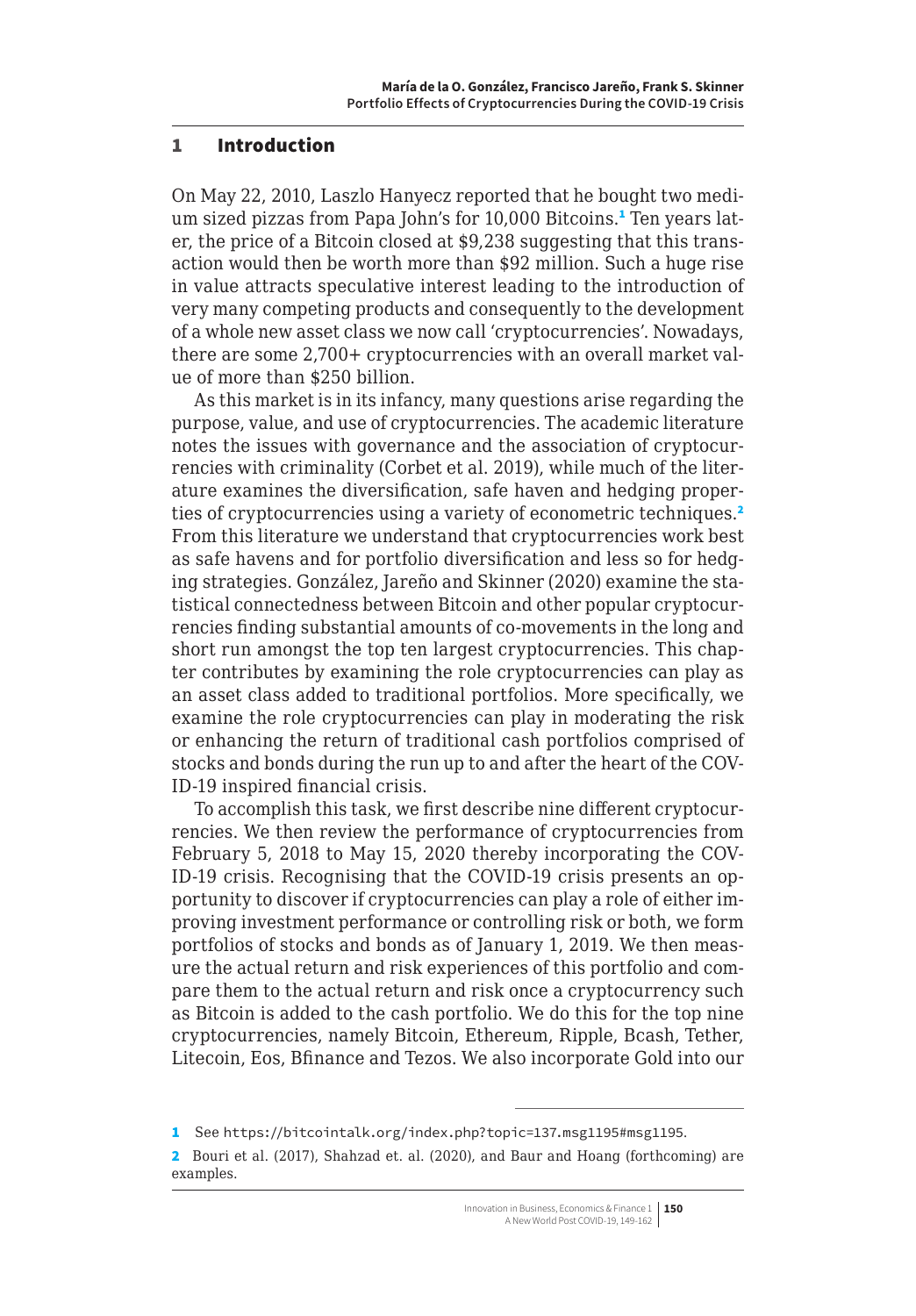<span id="page-2-0"></span>analysis for comparison purposes. After discussing our results, we then draw conclusions.

## 2 Cryptocurrencies

As a class, cryptocurrencies perform all the basic functions of a currency, including representing a store of value, a medium of exchange and a common denominator to measure value of goods and services. In contrast to traditional currencies, cryptocurrencies are not issued by a central bank and so do not derive their value as being backed by the resources of the issuing authority's credit. Instead, the value is supported by technology that makes it impossible to create unauthorised units of a given cryptocurrency. For some cryptocurrencies, supply is determined by miners, traders who solve complex mathematical problems to earn new cryptocurrency coins. The interaction between the demand and supply of a given cryptocurrency determines its value. All cryptocurrencies are convertible into traditional currencies on cryptocurrency exchanges at rates determined by open and transparent transactions. While the above is common to most types of cryptocurrencies, each one has a different price as the technical structure of each cryptocurrency is different. Therefore, our first task is to describe Bitcoin and outline how each of the remaining cryptocurrencies in our sample is different.

## **2.1 The Main Type of Cryptocurrencies**

Table 1 reports the nine cryptocurrencies we examine in this chapter. On May 15, 2020, Bitcoin, with a market capitalisation of nearly \$175 billion and with a 24-hour trading volume of more than \$50 billion, dominates the rest of our sample in terms of size and liquidity. Meanwhile, Tezos has the smallest market capitalisation and the least liquidity with a market capitalisation of under \$2 billion and a 24-hour trading volume of approximately \$120 million.

**Table 1** This table reports the market capitalisation as a measure of the size and 24-hour trading volume and circulating supply as indicators of liquidity of nine top cryptocurrencies as on May 15, 2020

| <b>Name</b>    | Ticker      | <b>Market Cap</b><br>(Billions) | Price      | Volume<br>(24h-Billions) | <b>Circulating Supply</b> |
|----------------|-------------|---------------------------------|------------|--------------------------|---------------------------|
| <b>Bitcoin</b> | BTC.        | \$174.72                        | \$9,507.28 | \$50.24                  | 18,378,018 BTC            |
| Ethereum       | <b>ETH</b>  | \$22.09                         | \$199.13   | \$17.94                  | 110,938,751 ETH           |
| Tether         | <b>USDT</b> | \$8.83                          | \$1.00     | \$56.06                  | 8,798,069,379 USDT        |
| Ripple         | XRP         | \$8.82                          | \$0.20     | \$2.07                   | 44,112,853,111 XRP        |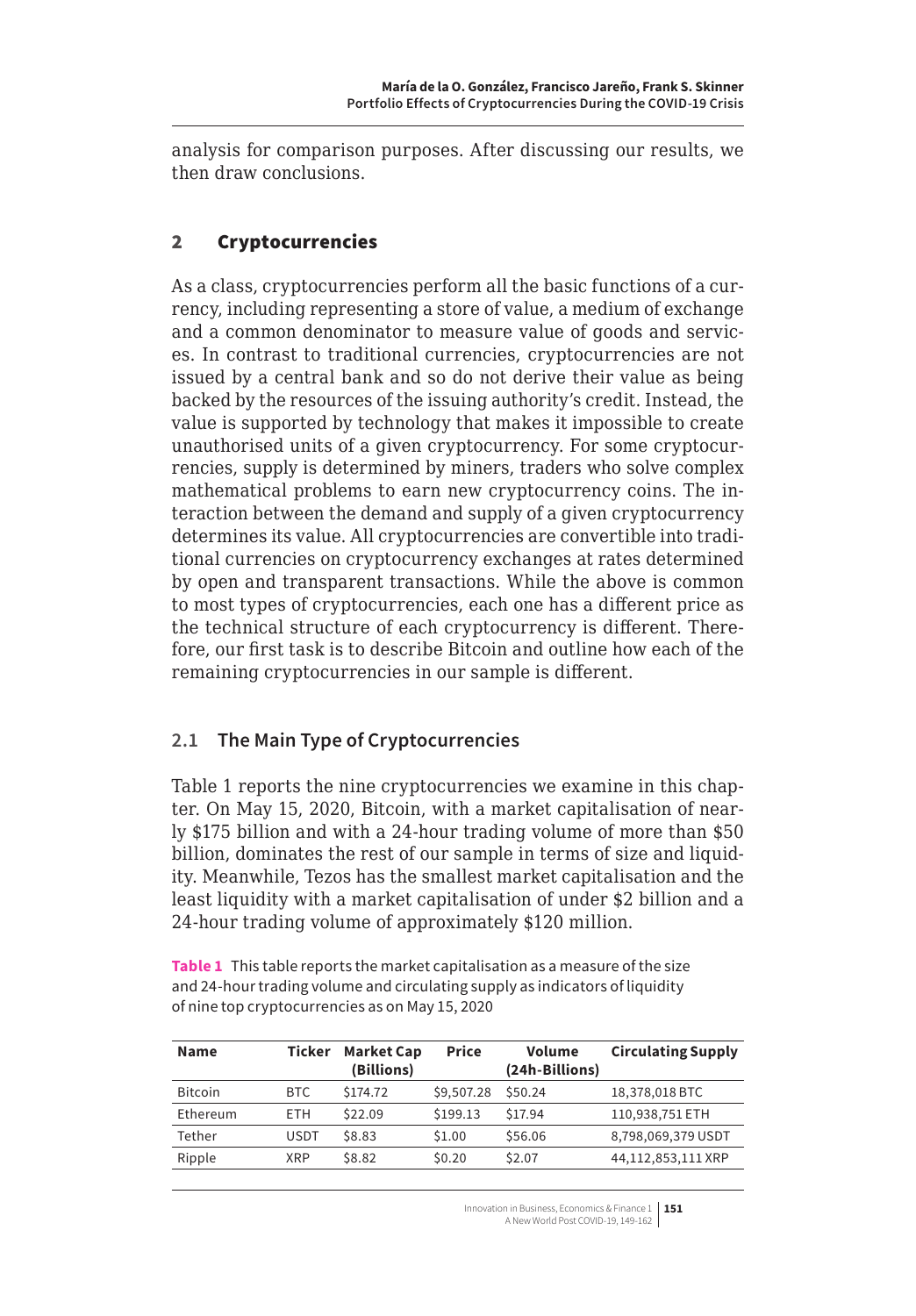<span id="page-3-0"></span>

| <b>Name</b>   | Ticker     | <b>Market Cap</b><br>(Billions) | <b>Price</b> | Volume<br>(24h-Billions) | <b>Circulating Supply</b> |  |  |
|---------------|------------|---------------------------------|--------------|--------------------------|---------------------------|--|--|
| <b>B</b> cash | <b>BCH</b> | \$4.38                          | \$237.94     | \$3.33                   | 18,407,919 BCH            |  |  |
| Litecoin      | <b>LTC</b> | \$2.80                          | \$43.21      | \$4.51                   | 64,735,081 LTC            |  |  |
| Binance Coin  | <b>BNB</b> | \$2.50                          | \$16.07      | \$0.35                   | 155,536,713 BNB           |  |  |
| EOS           | <b>EOS</b> | \$2.39                          | \$2.59       | \$4.19                   | 922,646,994 EOS           |  |  |
| Tezos         | <b>XTZ</b> | \$1.78                          | \$2.51       | \$0.12                   | 710,520,732 XTZ           |  |  |
| Total         | M/A        | \$228.32                        | N/A          | \$138.80                 | N/A                       |  |  |

**María de la O. González, Francisco Jareño, Frank S. Skinner Portfolio Effects of Cryptocurrencies During the COVID-19 Crisis**

**Bitcoin** is a digital currency. It is the original popular cryptocurrency and holds the market lead in size and acceptance for retail transactions. For example, Amazon accepts bitcoins as payment for gift cards. Since the development of Bitcoin there has been an explosion in the number of alternative coins (hereafter altcoins) that seek ways to improve on Bitcoin. Successful innovations include increasing the range of applications, increasing the volume, speed and reducing the cost of transactions and improving the security and governance of altcoin operating systems.

**Ethereum** moved beyond being a digital currency by allowing users to develop their own applications such as online betting and ticket sales via an open source platform. These decentralised applications also reduce the likelihood of being hacked by operating on decentralised networks instead of centralised servers. Like Ethereum, **EOS** uses a decentralised operating system and allows users to create their own commercial sized applications. However, EOS is also designed to alleviate the scalability issues of Bitcoin and Ethereum by being capable of handling millions of transactions per second without transaction fees. While **Tezos** is also an Ethereum style decentralised system, it distinguishes itself by improving the security and governance of the system. Tezos rewards coin holders for verifying transactions and contracts thereby reducing the likelihood of malicious attacks. Governance is improved by empowering coin holders to vote on proposed updates to the network.

**Bcash** and **Litecoin** are direct competitors of Bitcoin by making some technical adjustments to the block chain technology that drives cryptocurrency transactions thereby allowing for more transactions to be processed faster. **Ripple** is designed to aid financial institutions to settle global transactions more efficiently and more cheaply. For example, Ripple can settle up to 200 times more transactions a second than Bitcoin. Potentially, Ripple can replace the SWIFT system currently used by financial institutions as the facilitator of cross-border transactions between currencies. Ripple can handle millions of transactions per second, settles transactions in seconds (rather than days for SWIFT) with a transaction cost of less than \$0.01.

Other altcoins seek to compete with Bitcoin by offering services to coin holders. **Bfinance**, while having its own coin, is a Tokyo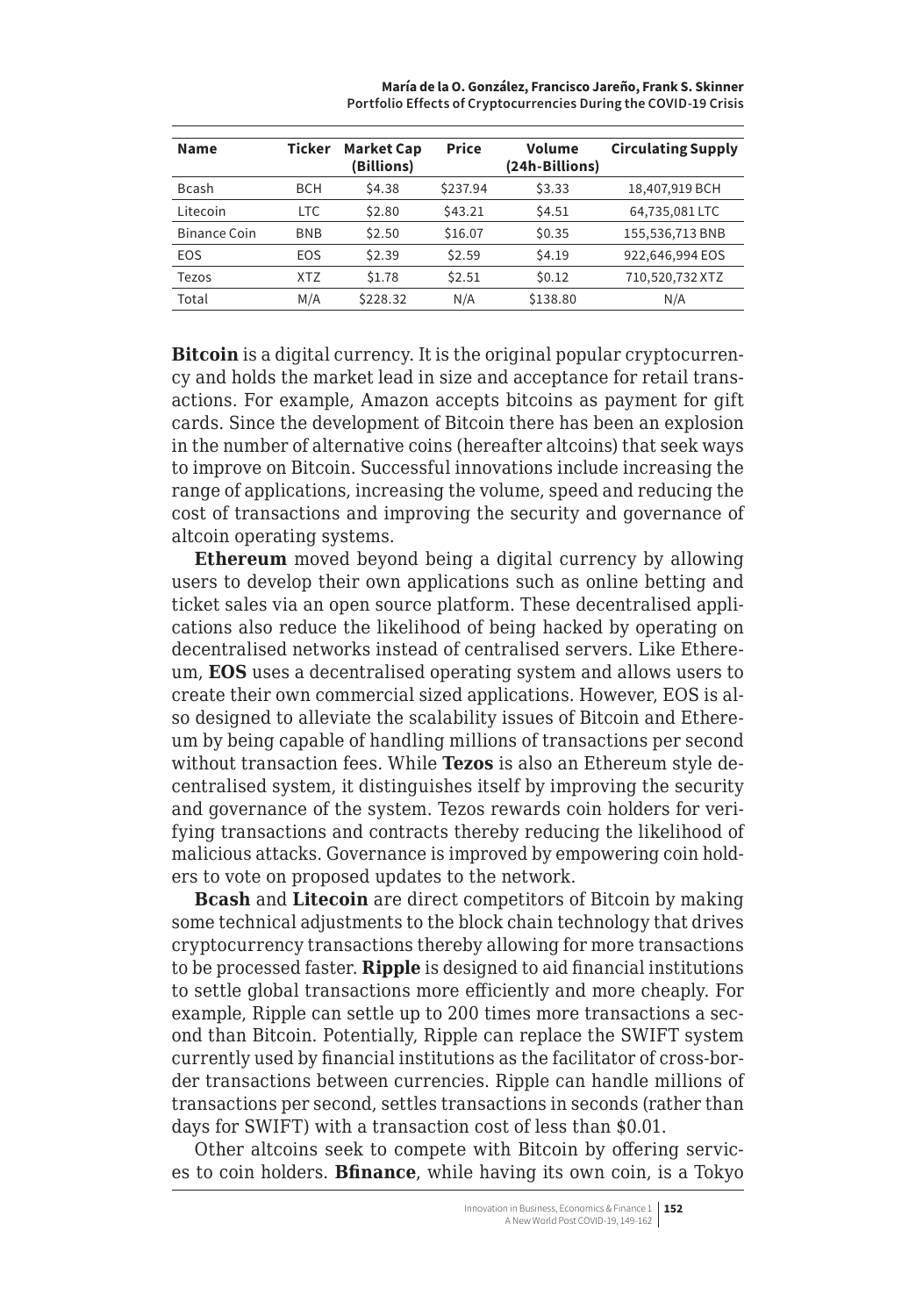based cryptocurrency exchange designed to facilitate trading between cryptocurrency pairs. Like any other exchange, Bfinace offers limit, market, and stop limit orders as well as listing and delisting facilities. It has also proved to be a valuable venue for initial coin offerings for new cryptocurrencies. Meanwhile, **Tether** is a type of stable coin – meaning that the value of the coin is benchmarked against another asset. In the case of Tether, the value of one unit is calibrated to be one US dollar. Originally, this was accomplished by being convertible to US dollars on a one to one basis. Since then, however, Tether has been backed by a variety of assets and in practice the value can fluctuate from one dollar.

#### 3 Investment Potential of Cryptocurrencies

Our choice of beginning and ending dates for our study is dictated by the need to cover the heart of the COVID-19 crisis and the need to maximise the number of cryptocurrencies we can examine. We first selected the top 10 Cryptocurrencies ranked by market capitalisation from investing.com only to discover that Bitcoin SV did not started trading until November 2018. As this will give us too few data points to reliably measure performance, we decided to drop Bitcoin SV. The next most recently issued altcoin, Tezos, was issued on February 5, 2018 giving us 220 daily observations to measure starting values we need to measure investment performance quarterly from January 1, 2019. Accordingly, we collect daily stock, bond, gold and cryptocurrency prices from February 5, 2018 to May 15, 2020.

Daily cryptocurrency information is from investing.com. To represent the stock, bond and gold markets we collect the Wiltshire 5000 total return index, the Wiltshire global bond total return index and gold prices from the Federal Reserve Database FRED. The Wiltshire 5000 is a market weighted index of more than 3,000 US stocks that is intended to be a very broad indicator of US stock performance. Similarly, the Wiltshire Global Bond index has a very broad coverage of all types of taxable US dollar denominated bonds that reflects the actual holdings by US institutional investors. Finally, gold prices are the London daily 15:00 price fixing.

Figures 1a to 1e report daily returns of cryptocurrencies and figures 2a and 2b report the daily returns of stocks, bonds and gold from February 5, 2018 to May 15, 2020. Figure 1 clearly shows that cryptocurrencies can suffer catastrophic daily loses **[figs. 1a-e]**. Notice that the daily (not annualized) gains and losses range from plus and minus 40% prior to the COVID-19 period whereas the corresponding range in figure 2 is a much more modest plus or minus 3%. Figure 2 clearly illustrates that uncertainty related to COVID-19 began to be incorporated into the cash markets about the third week of February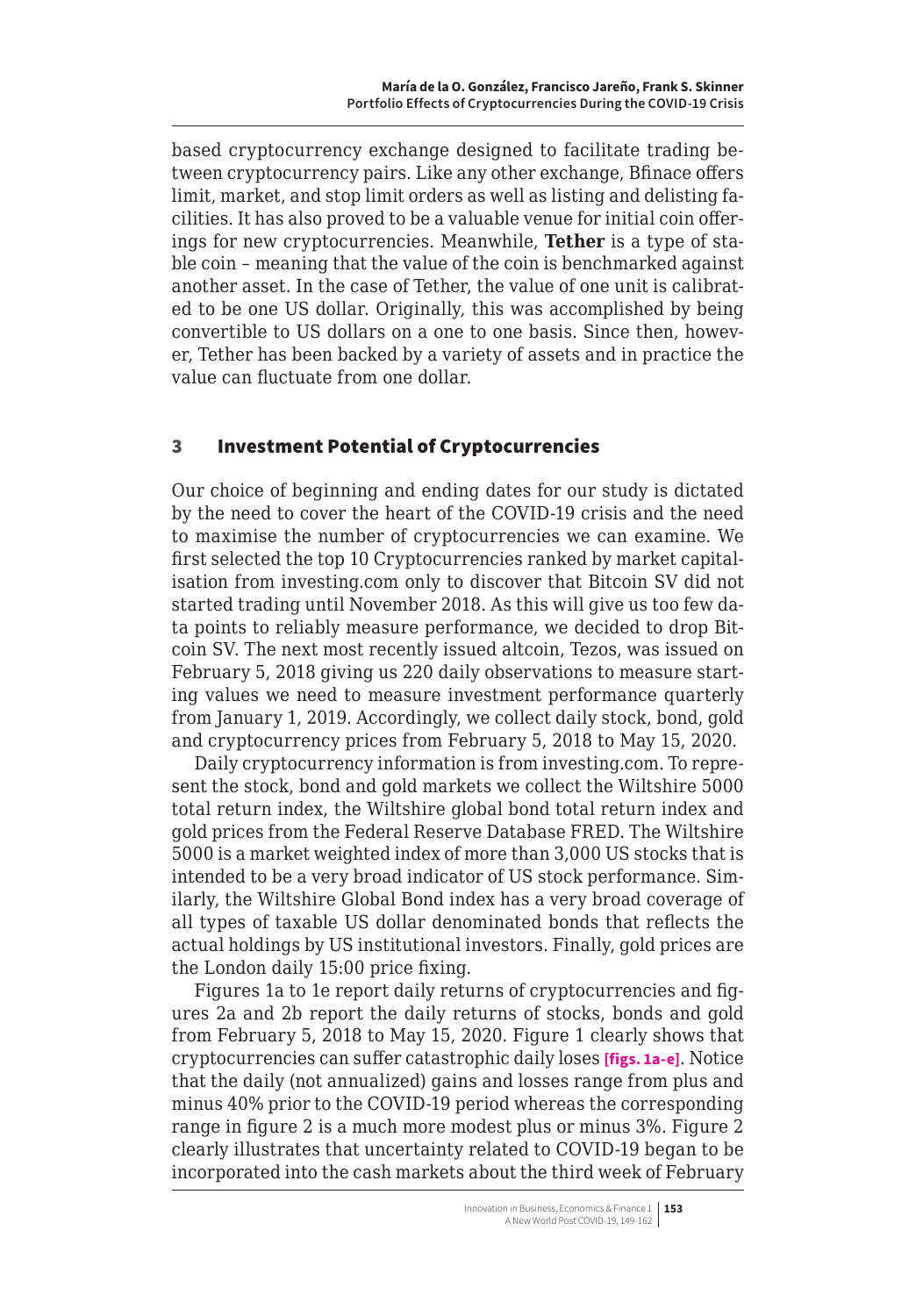2020 **[fig. 2]**. During this heightened period of uncertainty, unannualized daily stock returns were sometimes greater than 5% and losses were greater than 10%. On COVID-19 day March 12, 2020, most cryptocurrencies lost approximately one half of their value whereas equity lost a little more than 10%. Despite a strong rebound, the following day a further catastrophic loss was experienced on Monday March 16 where most cryptocurrencies lost 10% of their value and equities 13%. Given these wild gyrations in the financial markets, it is interesting to determine if we can moderate the risk of investing in cash assets by adding a cryptocurrency to a cash portfolio.



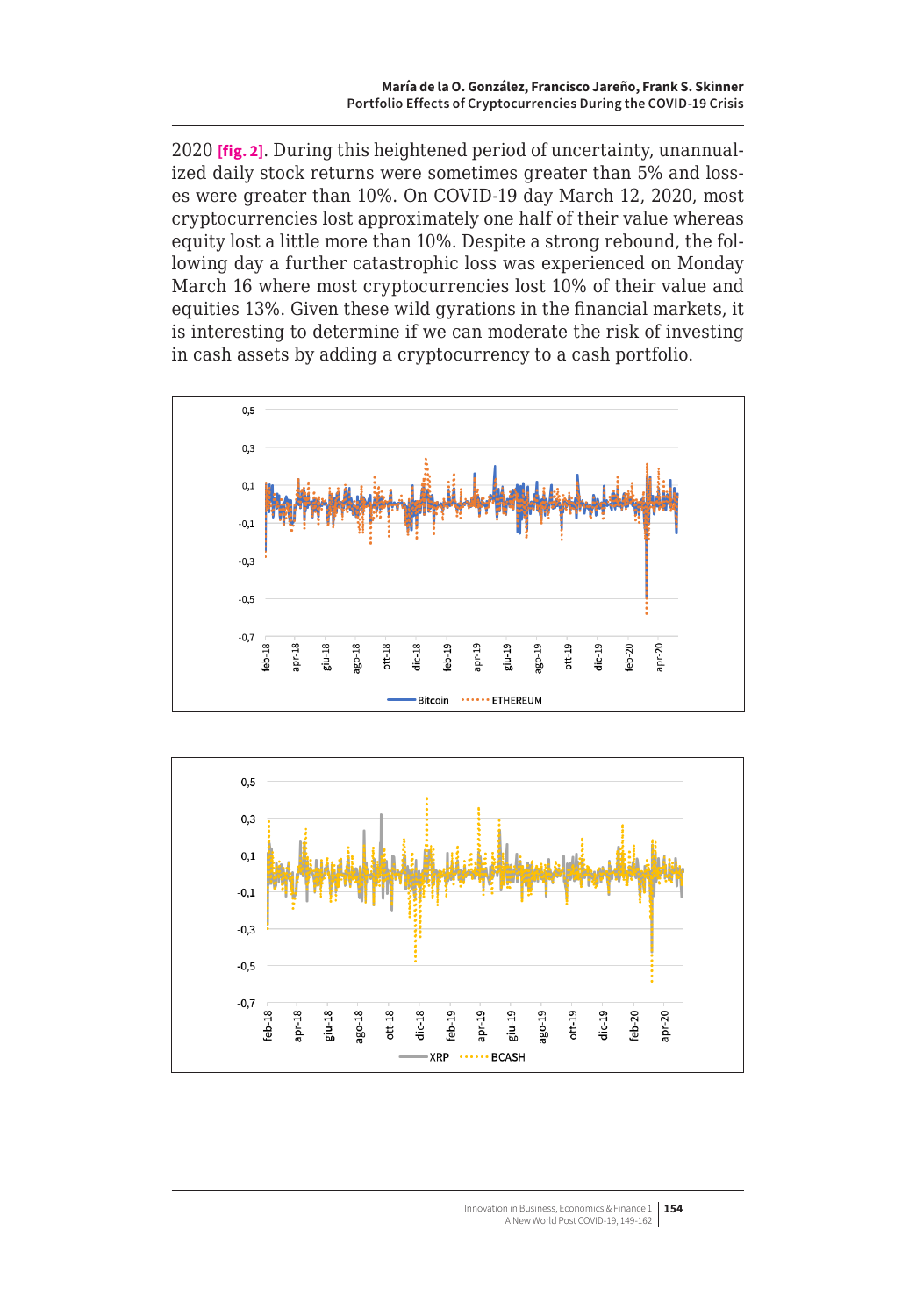**María de la O. González, Francisco Jareño, Frank S. Skinner Portfolio Effects of Cryptocurrencies During the COVID-19 Crisis**







**Figures 1a-e** Cryptocurrency Daily Returns. February 5, 2018 to May 15, 2020

Innovation in Business, Economics & Finance 1 **155** A New World Post COVID-19, 149-162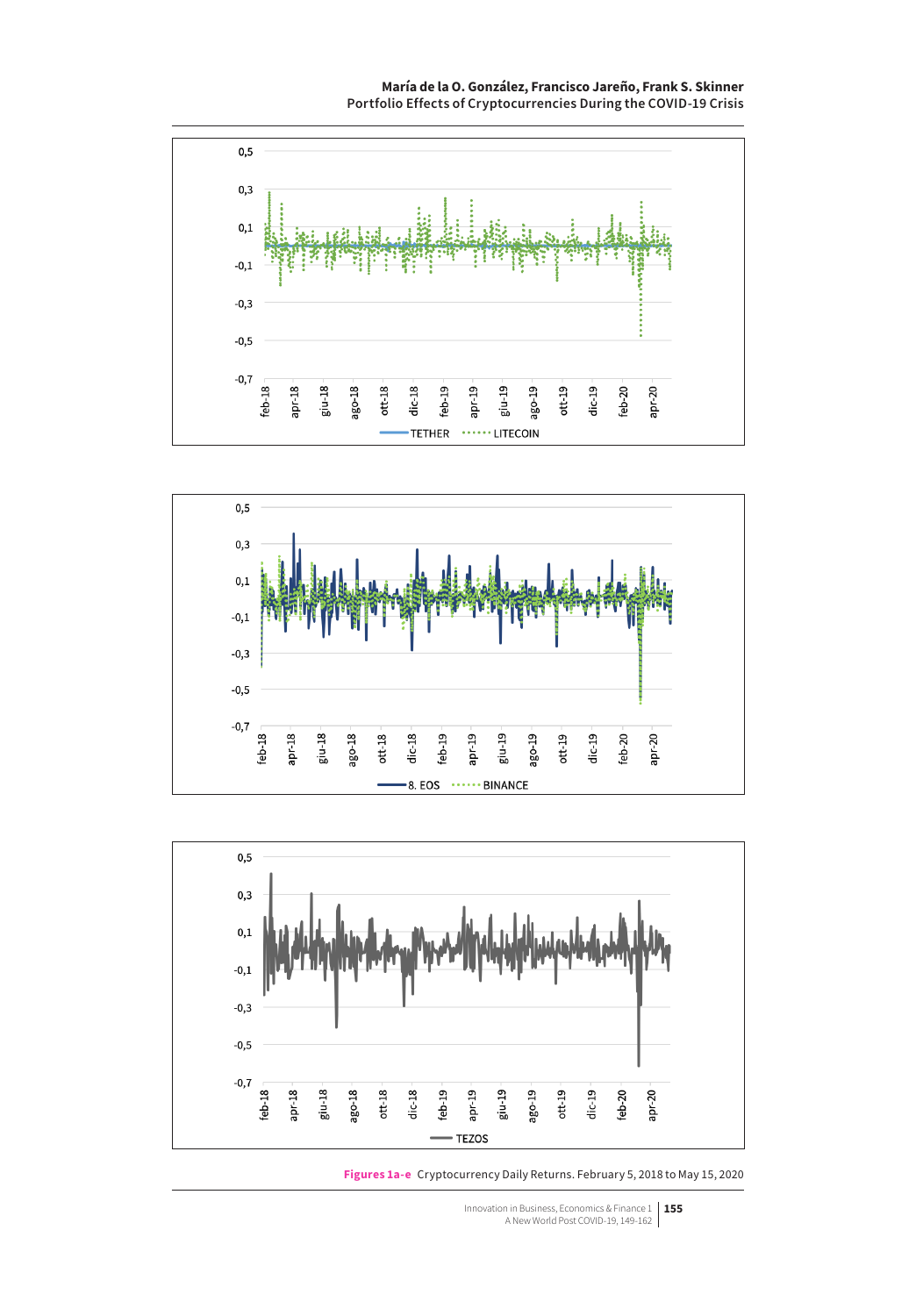**María de la O. González, Francisco Jareño, Frank S. Skinner Portfolio Effects of Cryptocurrencies During the COVID-19 Crisis**

<span id="page-7-0"></span>

**Figure 2a** Stock and Bond Daily Returns. February 5, 2018 to May 15, 2020



**Figure 2b** Gold Daily Returns. February 5, 2018 to May 15, 2020

Our testing strategy is as follows. We first measure expected returns and risk as inputs to determine what portion of each asset should be included in a three-asset portfolio comprising of stocks, bonds and an alternative asset such as gold or a cryptocurrency. Using these inputs, we set a target risk level and then optimise by changing the portions invested in each of the three component assets to obtain the highest possible return given the target risk level on January 1, 2019. This optimisation is accomplished via the solver function in Excel. Using these optimised portions, we then measure the return, the risk (portfolio standard deviation) and the ratio of return to risk (hereafter Sharpe ratio) three months later on March 31, 2019 and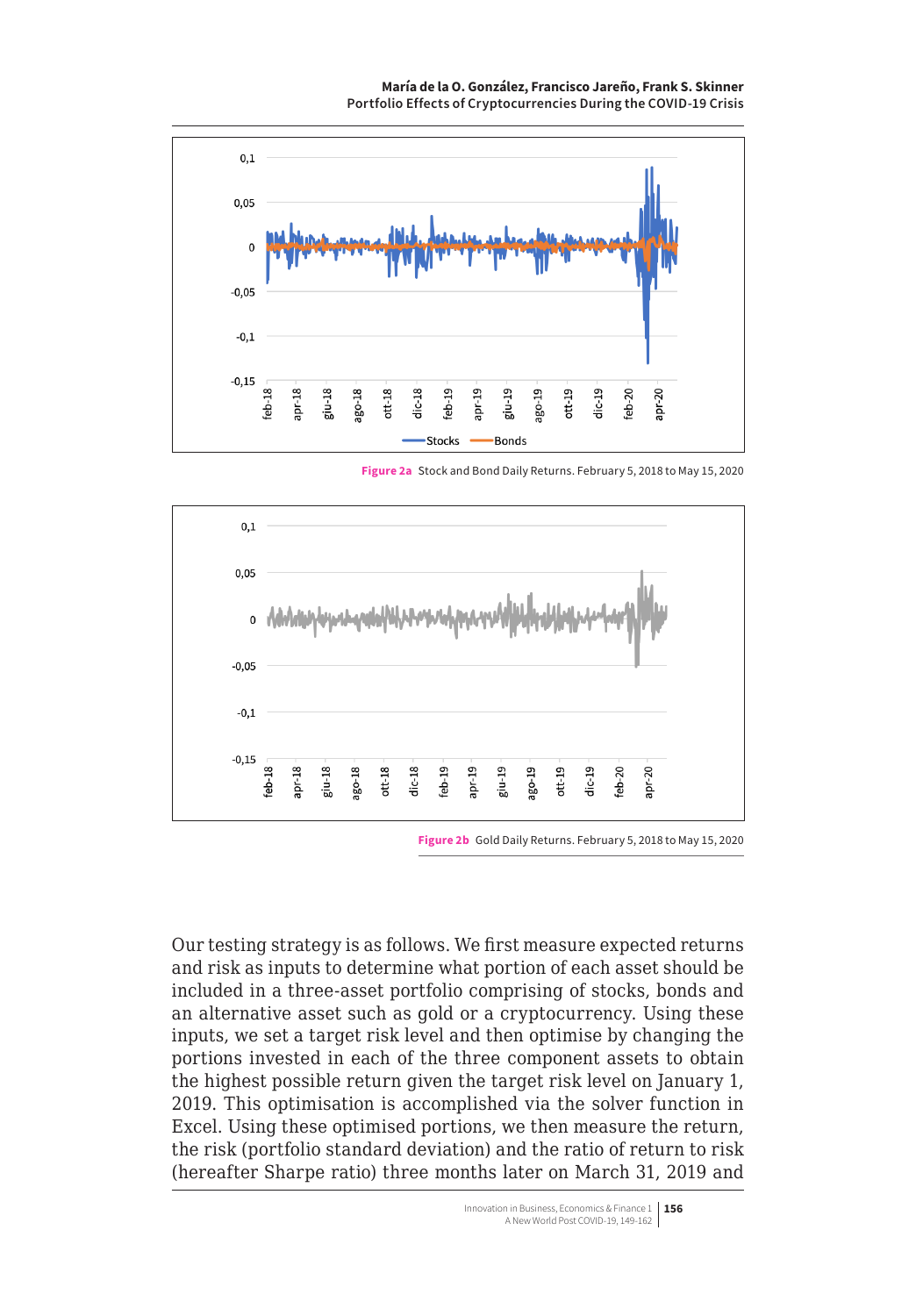compare these actual values to what was promised initially. We then repeat by rebalancing our initial portfolio using updated risk measures – the variances and covariances amongst included assets in the portfolio – on March 31 2019, but retain the initial target returns and portfolio target standard deviation and then measure the second quarterly returns, risk and the Sharpe ratio on June 30, 2019. We continue rebalancing the portfolio at the beginning of each quarter to compare to the actual performance at the end of the quarter until March 31, 2020. To capture the rapid bounce back after March 31, 2020 we rebalance the portfolio on March 31 and measure the performance of this portfolio seven weeks later May 15, 2020.

We use the five-year average, from January 1, 2014 to December 31, 2018, to calculate the expected value for the mean returns of stocks, bonds and gold. We use the annualised daily averages over the 220 daily observations from February 5, 2018 to December 31, 2018 to calculate expected values for the variances and covariances for all assets. However, the five year (or part thereof) return of the nine cryptocurrency returns were incredible and using a similar five-year average would result in portfolios dominated by cryptocurrencies. This would defeat the purpose of this study as we wish to examine how cash portfolios can be improved by including cryptocurrencies as an additional rather than a substitute asset class in the portfolio. Therefore, we arbitrarily chose 4% as the target return, which is part way between the average target return for stocks, bonds and gold at 8, 3.5 and 0.5% respectively.<sup>3</sup>

Once chosen, the starting values will be used to form a portfolio with a controlled level of risk by minimising risk to a chosen level. We chose an overall portfolio standard deviation of 9.9% as the target risk. This is the average five-year standard deviation for the Wilshire 5000 index up to December 31, 2018, the idea being that investors are willing to invest some portion of their wealth in cryptocurrencies, provided that this does not result in an expected major increase in risk. Using our chosen expected values, we now optimise portfolios by finding the portions invested in each asset that in combination obtains the highest possible portfolio expected return based on the expected values, consistent with an overall portfolio standard deviation of 9.9%.<sup>4</sup> Short selling is not allowed so the minimum investment in any given asset is zero.

<sup>3</sup> We experimented with a range of values for the target cryptocurrency target return from 0.5% to 5%. Using lower values resulted in very little investment in cryptocurrencies whereas using a value greater than 4% lead to portfolios with more than 50% invested in cryptocurrencies. As shown in table 2, the use of a 4% target return allowed is to form portfolios with a significant, but not dominant investment in cryptocurrencies.

<sup>4</sup> We initially set the investment in Equity as 100% and zero for the remaining assets and then optimise.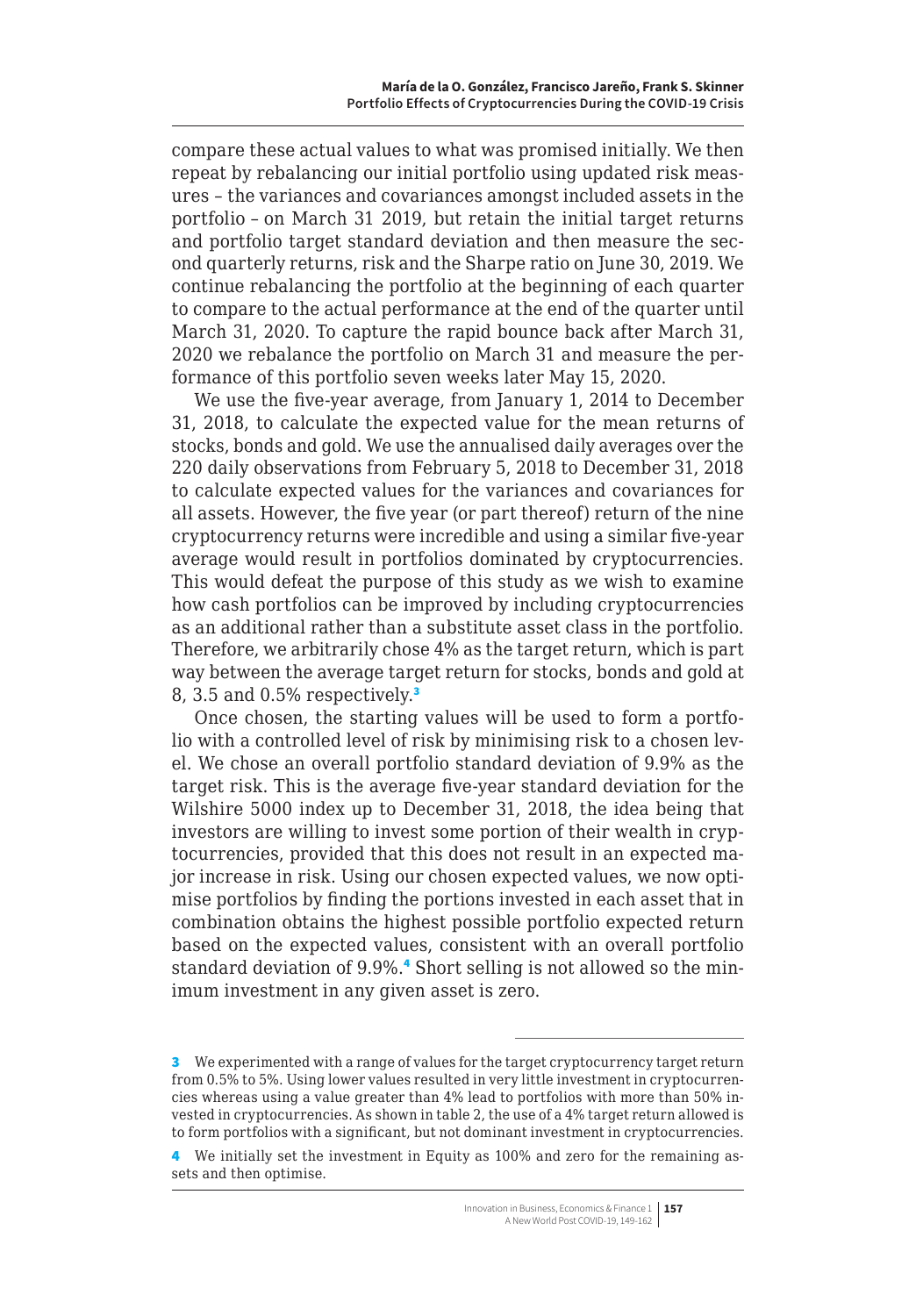**Table 2** This table reports the initial percentage allocations, expected returns, variances and covariances from Q1 the first quarter of 2019 to Q6 the second part quarter of 2020 ending on May 15 based on information prior to the date portfolios are formed. All figures are in percent

| Q1             | Cash | Gold |      | <b>Bitcoin Ethereum</b> | Ripple | <b>Bcash</b> |      | <b>Tether Litecoin</b> | Eos  | <b>Bfinance</b> | <b>Tezos</b> |
|----------------|------|------|------|-------------------------|--------|--------------|------|------------------------|------|-----------------|--------------|
| Equity         | 60.3 | 58.4 | 44.4 | 36.5                    | 57.4   | 59.2         | 58.4 | 23.8                   | 33.7 | 54.2            | 59.4         |
| <b>Bonds</b>   | 39.7 | 21.4 | 47.2 | 56.4                    | 40.7   | 39.2         | 21.7 | 67.4                   | 60.4 | 42.6            | 39.2         |
| Alternative    | 0.0  | 20.2 | 8.3  | 7.0                     | 1.9    | 1.6          | 19.9 | 8.8                    | 5.9  | 3.2             | 1.4          |
| Q <sub>2</sub> |      |      |      |                         |        |              |      |                        |      |                 |              |
| Equity         | 62.4 | 60.6 | 43.8 | 45.4                    | 34.8   | 60.6         | 60.6 | 26.1                   | 35.1 | 52.2            | 29.2         |
| <b>Bonds</b>   | 37.6 | 20.3 | 46.6 | 48.4                    | 57.9   | 37.5         | 20.6 | 65.2                   | 58.7 | 43.4            | 64.7         |
| Alternative    | 0.0  | 19.1 | 9.6  | 6.2                     | 7.3    | 1.9          | 18.8 | 8.7                    | 6.1  | 4.4             | 6.1          |
| Q <sub>3</sub> |      |      |      |                         |        |              |      |                        |      |                 |              |
| Equity         | 65.1 | 63.4 | 49.7 | 27.1                    | 65.1   | 64.3         | 63.3 | 29.6                   | 35.1 | 53.9            | 59.2         |
| <b>Bonds</b>   | 34.9 | 18.8 | 41.6 | 64.0                    | 34.9   | 34.2         | 19.2 | 61.8                   | 58.4 | 41.4            | 37.7         |
| Alternative    | 0.0  | 17.8 | 8.7  | 8.9                     | 0.0    | 1.6          | 17.5 | 8.6                    | 6.5  | 4.8             | 3.0          |
| Q4             |      |      |      |                         |        |              |      |                        |      |                 |              |
| Equity         | 65.8 | 64.3 | 55.3 | 29.4                    | 65.8   | 64.7         | 64.0 | 30.0                   | 36.0 | 53.9            | 48.3         |
| <b>Bonds</b>   | 34.2 | 18.1 | 37.5 | 61.7                    | 34.2   | 33.6         | 18.9 | 61.3                   | 57.4 | 41.0            | 46.7         |
| Alternative    | 0.0  | 17.5 | 7.3  | 8.9                     | 0.0    | 1.8          | 17.1 | 8.7                    | 6.6  | 5.0             | 5.0          |
| Q5             |      |      |      |                         |        |              |      |                        |      |                 |              |
| Equity         | 68.6 | 67.4 | 57.9 | 31.9                    | 68.6   | 67.4         | 67.0 | 31.8                   | 37.0 | 51.3            | 48.6         |
| <b>Bonds</b>   | 31.4 | 16.5 | 34.7 | 58.8                    | 31.4   | 30.8         | 17.3 | 59.1                   | 55.9 | 42.5            | 46.0         |
| Alternative    | 0.0  | 16.1 | 7.4  | 9.3                     | 0.0    | 1.8          | 15.7 | 9.1                    | 7.0  | 6.3             | 5.4          |
| Q6 (Part)      |      |      |      |                         |        |              |      |                        |      |                 |              |
| Equity         | 40.6 | 32.9 | 20.9 | 40.6                    | 40.6   | 30.9         | 40.6 | 40.6                   | 40.6 | 40.6            | 40.6         |
| <b>Bonds</b>   | 59.4 | 36.3 | 70.6 | 59.4                    | 59.4   | 65.3         | 30.1 | 59.4                   | 59.4 | 59.4            | 59.4         |
| Alternative    | 0.0  | 30.8 | 8.5  | 0.0                     | 0.0    | 3.9          | 29.3 | 0.0                    | 0.0  | 0.0             | 0.0          |

The initial allocations are reported in table 2. Based on the expected returns, variances and covariances, these allocations are optimal as they give the highest possible returns given the target of holding the overall standard deviation of the portfolio to 9.9%. The portion invested in Gold and Cryptocurrencies do vary substantially. For example, the initial allocation for the first quarter has 20.2% invested in gold and 1.4% invested in Tezos. It is interesting to note that only Gold and Tether regularly enter the rebalanced portfolios with allocations of between 15 to 30%. All other cryptocurrencies have allocations of less than 10%. Also, for the part quarter from April 1 to May 15, when the markets bounced back from the heart of the COV-ID-19 crisis, six cryptocurrencies do not even enter the rebalanced portfolios as, clearly based on past data, they were 'too risky'. Including them would results in a rebalanced portfolio with a standard deviation greater than 9.9%.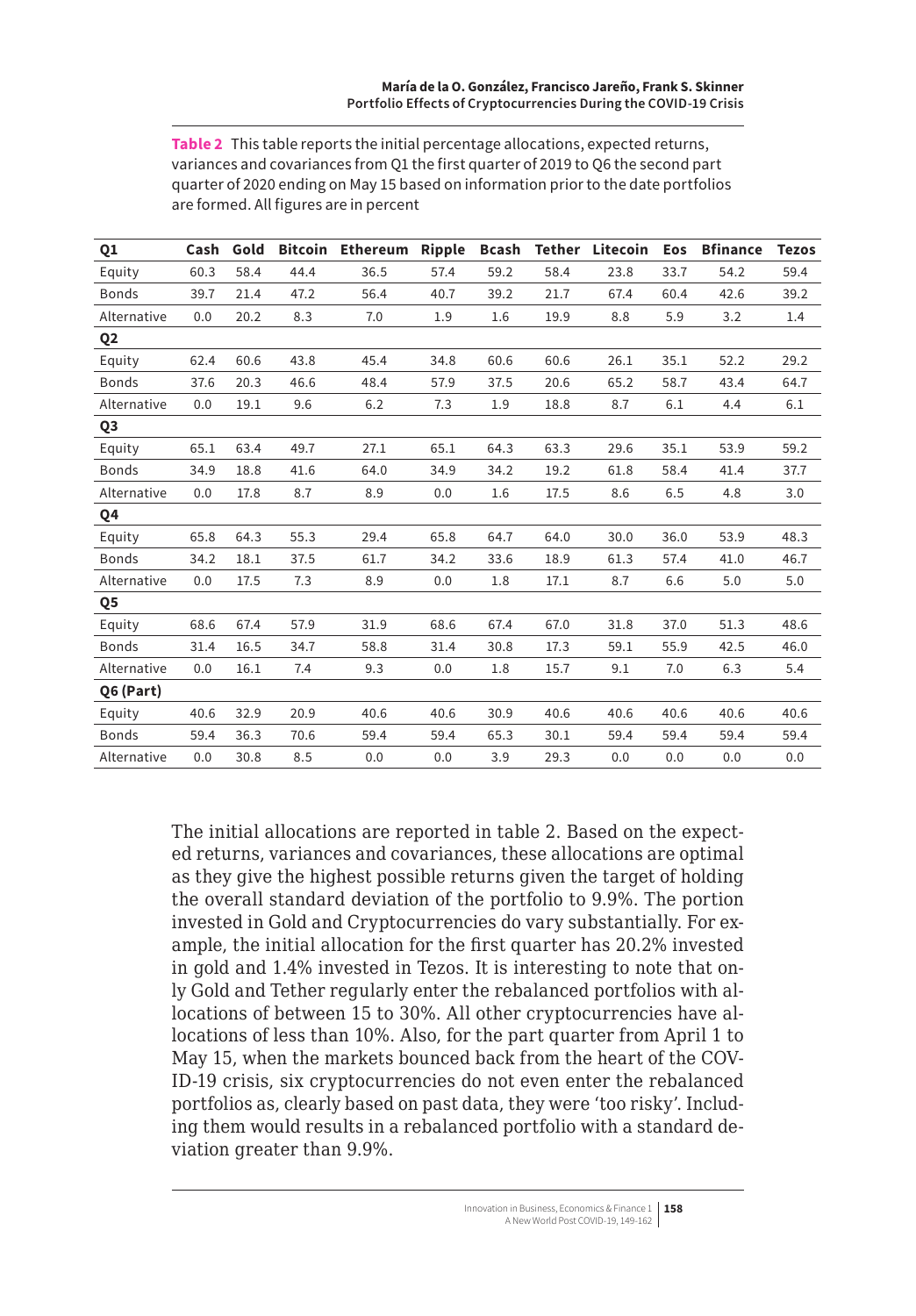| Q1             | Cash    | Gold    |         | Bitcoin Ethereum Ripple |         |         |         | <b>Bcash Tether Litecoin</b> | Eos     | <b>Bfinance</b> | <b>Tezos</b> |
|----------------|---------|---------|---------|-------------------------|---------|---------|---------|------------------------------|---------|-----------------|--------------|
| Mean           | 39.6    | 36.5    | 36.0    | 31.7                    | 37.2    | 39.8    | 35.4    | 50.4                         | 41.2    | 41.2            | 42.9         |
| <b>SD</b>      | 7.8     | 7.9     | 9.9     | 7.4                     | 7.6     | 7.9     | 7.9     | 8.8                          | 7.4     | 7.4             | 8.2          |
| Sharpe         | 5.1     | 4.6     | 3.6     | 4.3                     | 4.9     | 5.0     | 4.5     | 5.7                          | 5.6     | 5.6             | 5.3          |
| Q <sub>2</sub> |         |         |         |                         |         |         |         |                              |         |                 |              |
| Mean           | 18.0    | 22.4    | 58.2    | 36.7                    | 27.7    | 26.0    | 13.8    | 45.1                         | 27.9    | 32.5            | 18.8         |
| <b>SD</b>      | 7.1     | 7.2     | 7.7     | 6.7                     | 7.8     | 6.7     | 7.4     | 9.0                          | 7.6     | 6.7             | 7.7          |
| Sharpe         | 2.5     | 3.1     | 7.5     | 5.5                     | 3.5     | 3.9     | 1.9     | 5.0                          | 3.7     | 4.8             | 2.5          |
| Q <sub>3</sub> |         |         |         |                         |         |         |         |                              |         |                 |              |
| Mean           | 4.0     | 4.7     | $-9.0$  | $-11.6$                 | 4.0     | $-0.1$  | 3.3     | $-18.9$                      | $-12.3$ | $-9.5$          | 3.2          |
| <b>SD</b>      | 9.9     | 9.8     | 10.2    | 9.0                     | 9.9     | 9.9     | 9.7     | 9.1                          | 8.7     | 9.4             | 10.0         |
| Sharpe         | 0.4     | 0.5     | $-0.9$  | $-1.3$                  | 0.4     | 0.0     | 0.3     | $-2.1$                       | $-1.4$  | $-1.0$          | 0.3          |
| Q4             |         |         |         |                         |         |         |         |                              |         |                 |              |
| Mean           | 22.2    | 22.3    | 14.7    | $-0.9$                  | 22.2    | 20.5    | 21.5    | $-0.5$                       | 8.8     | 15.6            | 25.7         |
| <b>SD</b>      | 6.1     | 5.8     | 6.6     | 5.6                     | 6.1     | 6.1     | 5.9     | 6.3                          | 5.5     | 6.0             | 6.0          |
| Sharpe         | 3.7     | 3.8     | 2.2     | $-0.2$                  | 3.7     | 3.4     | 3.6     | $-0.1$                       | 1.6     | 2.6             | 4.3          |
| Q5             |         |         |         |                         |         |         |         |                              |         |                 |              |
| Mean           | $-64.0$ | $-59.9$ | $-57.2$ | $-27.1$                 | $-64.0$ | $-62.4$ | $-63.1$ | $-30.0$                      | $-37.6$ | $-49.4$         | $-40.4$      |
| <b>SD</b>      | 39.6    | 41.1    | 39.4    | 30.5                    | 39.6    | 40.5    | 38.4    | 29.1                         | 29.4    | 36.8            | 35.7         |
| Sharpe         | $-1.6$  | $-1.5$  | $-1.5$  | $-0.9$                  | $-1.6$  | $-1.5$  | $-1.6$  | $-1.0$                       | $-1.3$  | $-1.3$          | $-1.1$       |
| Q6<br>(Part)   |         |         |         |                         |         |         |         |                              |         |                 |              |
| Mean           | 55.6    | 77.1    | 72.3    | 55.6                    | 55.6    | 54.2    | 48.8    | 55.6                         | 55.6    | 55.6            | 55.6         |
| <b>SD</b>      | 16.3    | 15.1    | 12.4    | 16.3                    | 16.3    | 13.4    | 15.8    | 16.3                         | 16.3    | 16.3            | 16.3         |
| Sharpe         | 3.4     | 5.1     | 5.8     | 3.4                     | 3.4     | 4.1     | 3.1     | 3.4                          | 3.4     | 3.4             | 3.4          |

**Table 3** This table reports the mean, standard deviation SD and Sharpe ratio quarterly from Q1 the first quarter of 2019 to the end of the part second quarter of 2020 on May 15, 2020. The means and standard deviations are annualised percent rates

Table 3 reports the mean, standard deviation and the Sharpe ratios for the twelve portfolios formed quarterly between January 1, 2019 and May 15, 2020. Recalling that all portfolios were calibrated to have an expected standard deviation of 9.9%, we can see that the actual risk experienced by these portfolios were sometimes far higher than expected based on the prior data. For all of 2019, the cash portfolio realised a standard deviation that was the same as expected or lower, but from January 1 to May 15, 2020, the cash portfolio had a much higher realised standard deviation clearly reflecting the heightened risk associated with COVID-19.

First, looking at the 2019 calendar year, with few exceptions, the risk of a cash portfolio is not materially increased by the inclusion of a third asset. In fact, there are only four out of a possible 36 instances where risk increased by more than 100 basis points and eight of 36 instances where risk increased by more than 50 basis points over the cash portfolio. Meanwhile, in nearly half, 17 of 36 instances, risk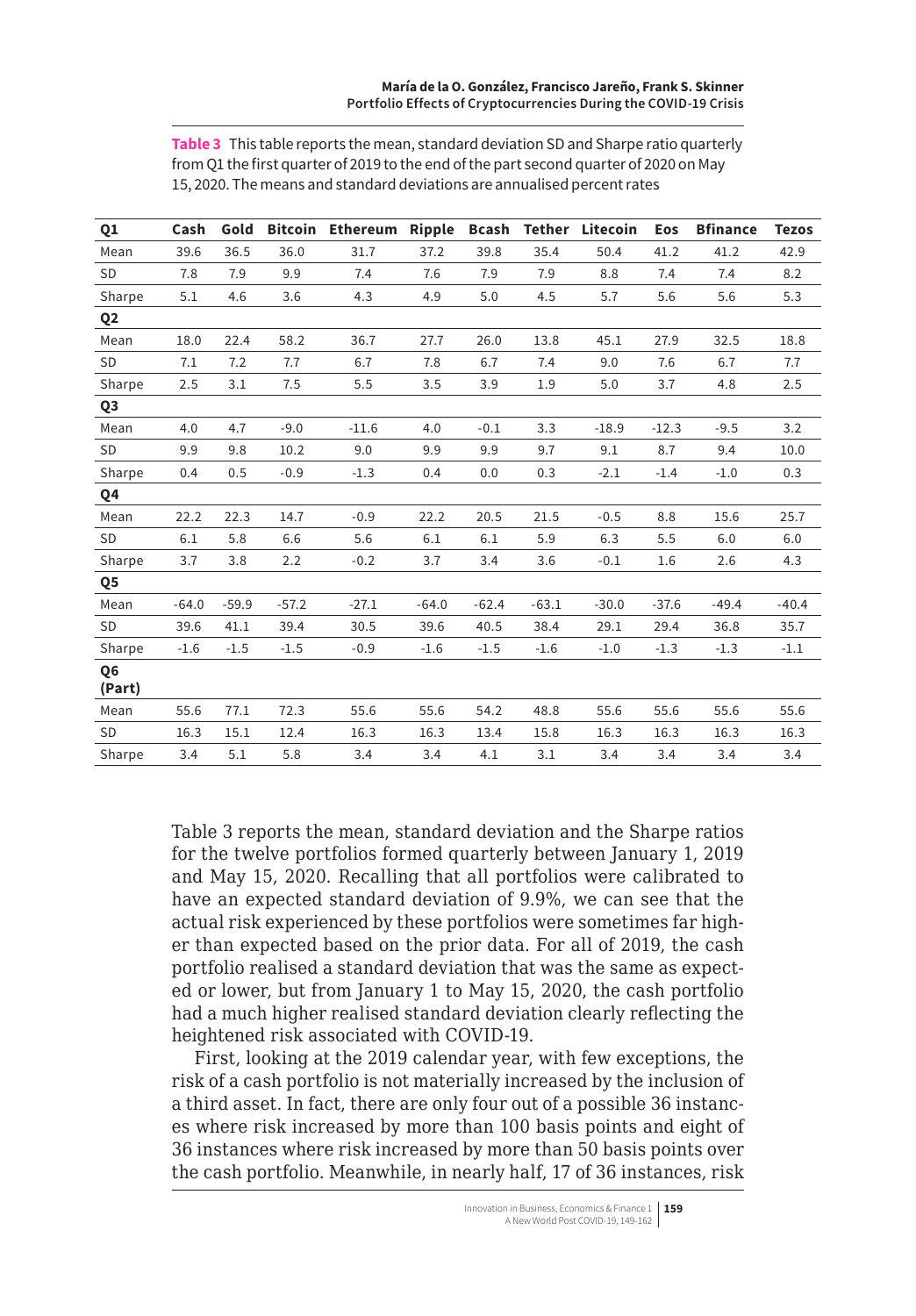is less, sometimes by substantial amounts, than the risk experienced by the cash portfolio. Bitcoin seems to create the most excess risk, followed by Litecoin and Tezos. In contrast, Bcash and Tether consistently realise risk no great than 50 basis points than that experienced by cash portfolios and Ethereum and Bfinance consistently have a realised risk lower than the risk of the cash portfolio.

For the COVID-19 period from January 1, 2020 to March 31, 2020, we find that including a cryptocurrency asset increases risk only in the case of Bcash, whereas the remaining cryptocurrencies reduced risk sometimes by substantial amounts. The worst performing asset was gold as inclusion of gold resulted in a 150 basis point increase in risk while the corresponding figure for Bcash was 90 basis points. It is difficult to draw any conclusions regarding the bounce back period as it includes only seven weeks of information and six of the nine cryptocurrencies do not even enter the portfolios as they were too risky based on data from the COVID-19 period. However, we do observe that the three cryptocurrencies that did enter the portfolios all have a lower risk than the cash portfolio.<sup>5</sup>

Finally, we examine the trade-off between risk and return by examining the Sharpe ratio where the higher the ratio the greater the reward for taking risk. Here we see that in 21 out of a possible 36 instances inclusion of a cryptocurrency results in a lower Sharpe ratio. For the COVID-19 period, the Sharpe ratio is always higher or the same as the cash portfolio and all ratios are negative.

#### 4 Conclusions

We conclude that cryptocurrencies have the potential to control risk as most cryptocurrencies consistently experienced risk no higher than 50 basis points of the risk experienced by cash portfolios comprised of stocks and bonds. However, some cryptocurrencies appear to control risk less well than others. In particular, Bitcoin appears to be the least stable followed by Litecoin and Tezos. On the other hand, two cryptocurrencies, Ethereum and Bfinance combined with cash assets result in portfolios that have a realised risk that is less than

<sup>5</sup> It is interesting to speculate whether an investment in gold or a cryptocurrency would form a hedge during the heart of the COVID-19 financial crisis from Thursday March 12 to Monday March 16, 2020. We note that except for Gold and Tether, all cryptocurrencies moved in the same direction during these three working days as the stock market experienced losses on Thursday and Monday and an increase on Friday. This suggests that during this critical period most cryptocurrencies could form a hedge had the investor short sold the corresponding cryptocurrency. To confirm this, a study of hedge portfolios formed of long bonds and stocks with a short position in the candidate cryptocurrency designed to minimise portfolio variance needs to be conducted – a task beyond the scope of this chapter.